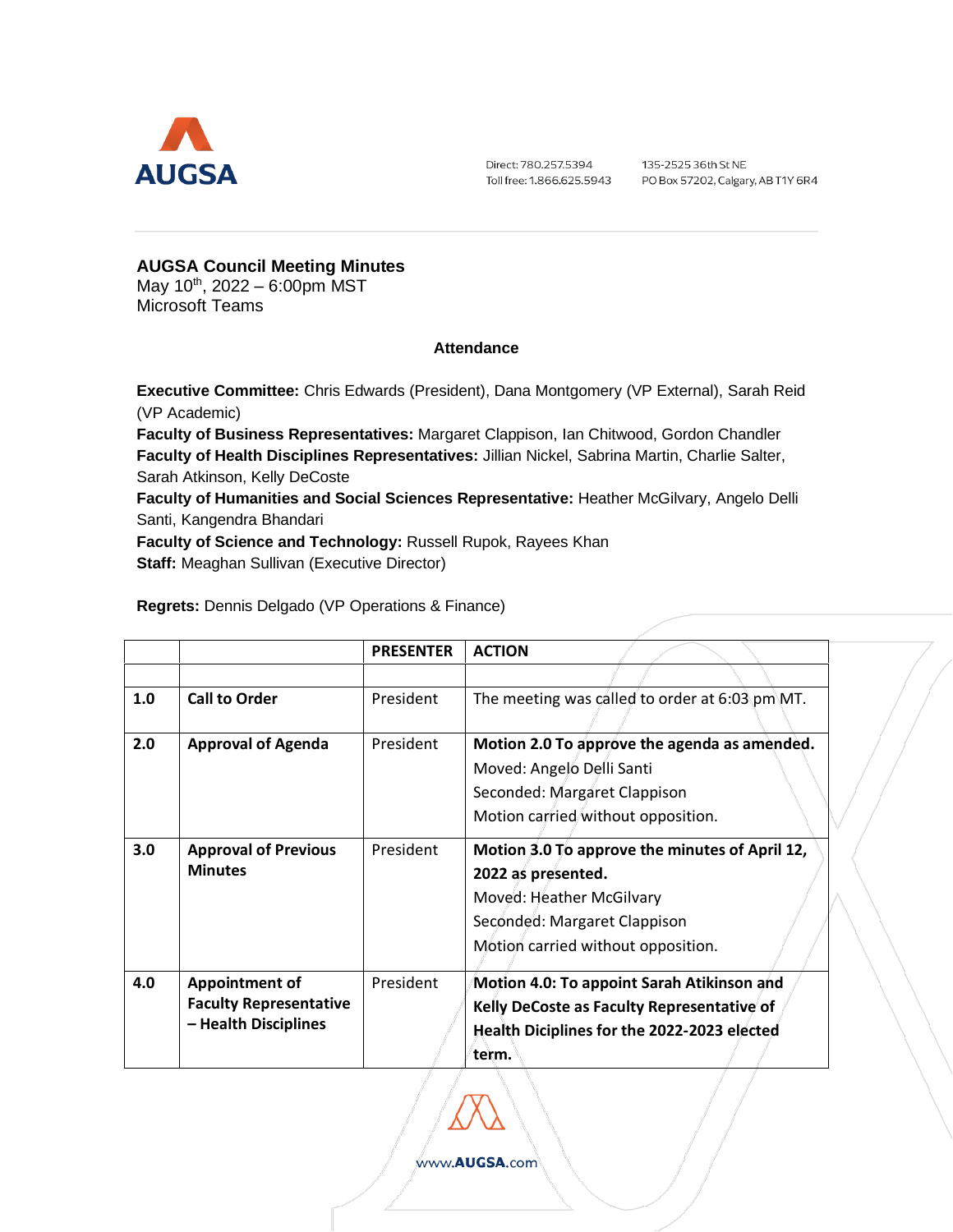

|     |                                                                   | Moved: Sabrina Martin                                                                                                                                                                                                                                                                                                                                               |
|-----|-------------------------------------------------------------------|---------------------------------------------------------------------------------------------------------------------------------------------------------------------------------------------------------------------------------------------------------------------------------------------------------------------------------------------------------------------|
|     |                                                                   | Seconded: Sarah Reid                                                                                                                                                                                                                                                                                                                                                |
|     |                                                                   | Motion carried without opposition.                                                                                                                                                                                                                                                                                                                                  |
| 5.0 | <b>Reports and</b><br><b>Presentations</b>                        | No reports were presented.                                                                                                                                                                                                                                                                                                                                          |
| 6.0 | <b>Financial Reports</b>                                          | No reports were presented.                                                                                                                                                                                                                                                                                                                                          |
| 7.0 | <b>Council Onboarding</b>                                         | Chris Edwards welcomed the new Council and<br>thanked them for stepping up to serve AUGSA<br>this year and our graduate student membership.                                                                                                                                                                                                                         |
|     | 7.1 AUGSA Monthly<br><b>Meetings &amp;</b><br><b>Expectations</b> | Chris Edwards requested everyone do their best<br>to attend Council meetings, which take place the<br>second Tuesday of every month. The meeting<br>dates will be sent out this week in an email.<br>Meeting invites for Council and the agenda<br>packets go out to Council 6 days in advance of<br>meetings.                                                      |
|     | 7.2 Honoraria                                                     | Honoraria is paid at the end of the month,<br>quarterly. The dates are August 1st, November<br>1st, March 1st, and May 1st. The maximum<br>payout is \$750 per quarter. This is based upon<br>your attendance at both Council and sub-<br>committee meetings. If there is no sub-<br>committee meeting in a given month, you will<br>still get paid your honoraria. |
|     | 7.3 Bylaws & Policies                                             | Chris Edwards shared and reviewed the Code of<br>Conduct with the Council, covering topics on<br>conflict of interest, the process for addressing<br>conflicts or issues, including the role of the<br>Human Resources Committee                                                                                                                                    |
|     | 7.4 Expense Claims                                                |                                                                                                                                                                                                                                                                                                                                                                     |
|     | 7.5 Strategic Plan                                                | There is no current strategic plan. There have<br>been objectives and goals set out, but no formal<br>plan has been approved. This is something the                                                                                                                                                                                                                 |

www.AUGSA.com

Δ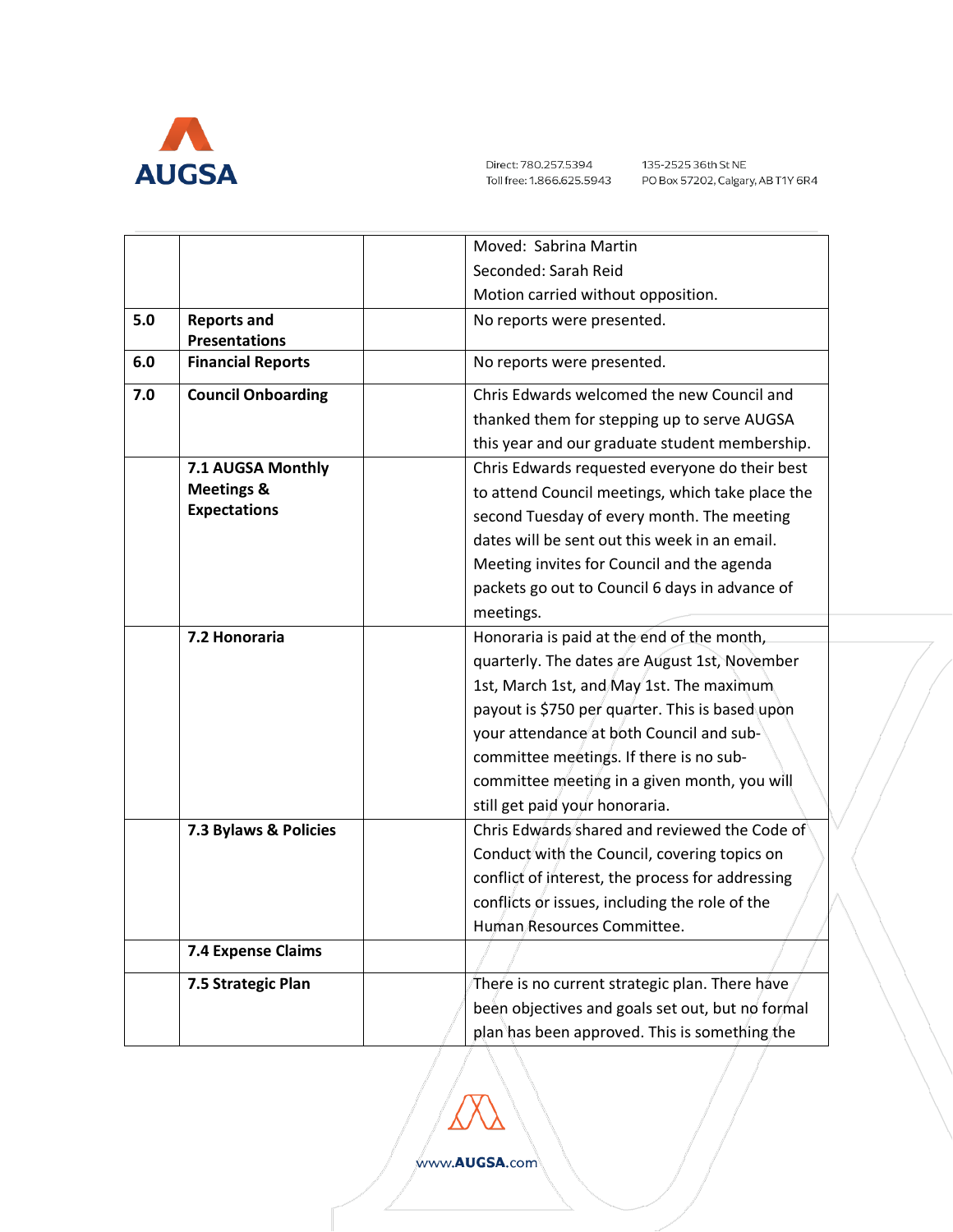

|                               | Council can work on this year. Council reviewed   |
|-------------------------------|---------------------------------------------------|
|                               | the budget.                                       |
| <b>Committee</b><br>8.0       |                                                   |
| <b>Appointments</b>           |                                                   |
| 8.1 Governance                | <b>Motion 8.1: To appoint the Vice President</b>  |
| <b>Commitee</b>               | <b>Operations and Finance, Margaret Clappison</b> |
|                               | Heather McGilvary, and Charlie Salter to the      |
|                               | <b>Governance Committee.</b>                      |
|                               | Moved: Sabrina Martin                             |
|                               | Seconded: Margaret Clappison                      |
|                               | Motion carried without opposition.                |
| <b>8.2 Awards Committee</b>   | <b>Motion 8.2: To appoint the Vice President</b>  |
|                               | Academic, Sabrina Martin, Sarah Atkinson, and     |
|                               | Kelly DeCoste to the Awards Committee.            |
|                               | Moved: Angelo Delli Santi                         |
|                               | Seconded: Jillian Nickel                          |
|                               | Motion carried without opposition.                |
| 8.3 Engagement                | Motion 8.3: To appoint the Vice President         |
| <b>Committee</b>              | External, Rayees Khan, Jan Chitwood, and          |
|                               | Kangendra Bhandari to the Engagement              |
|                               | Committee.                                        |
|                               | Moved: Margaret Clappison                         |
|                               | Seconded: Kelly DeCoste                           |
|                               | Motion carried without opposition.                |
| <b>8.4 Strategic Planning</b> | Motion 8.4: To appoint the President, Gordon      |
| <b>Committee</b>              | <b>Chandler, Heather McGilvary, and Margaret</b>  |
|                               | Clappison to the Strategic Planning Committee.    |
|                               | Moved: Gordon Chandler                            |
|                               | Seconded: Jillian Nickel                          |
|                               | Motion carried without opposition.                |
| <b>8.5 Finance Committee</b>  | Motion 8.5: To appoint the Vice President         |
|                               | Operations and Finance, Margaret Clappison        |
|                               | Gordon Chandler, and Jillian Nickel to the        |
|                               | <b>Finance Committee.</b>                         |
|                               | Moved: Kelli DeCoste                              |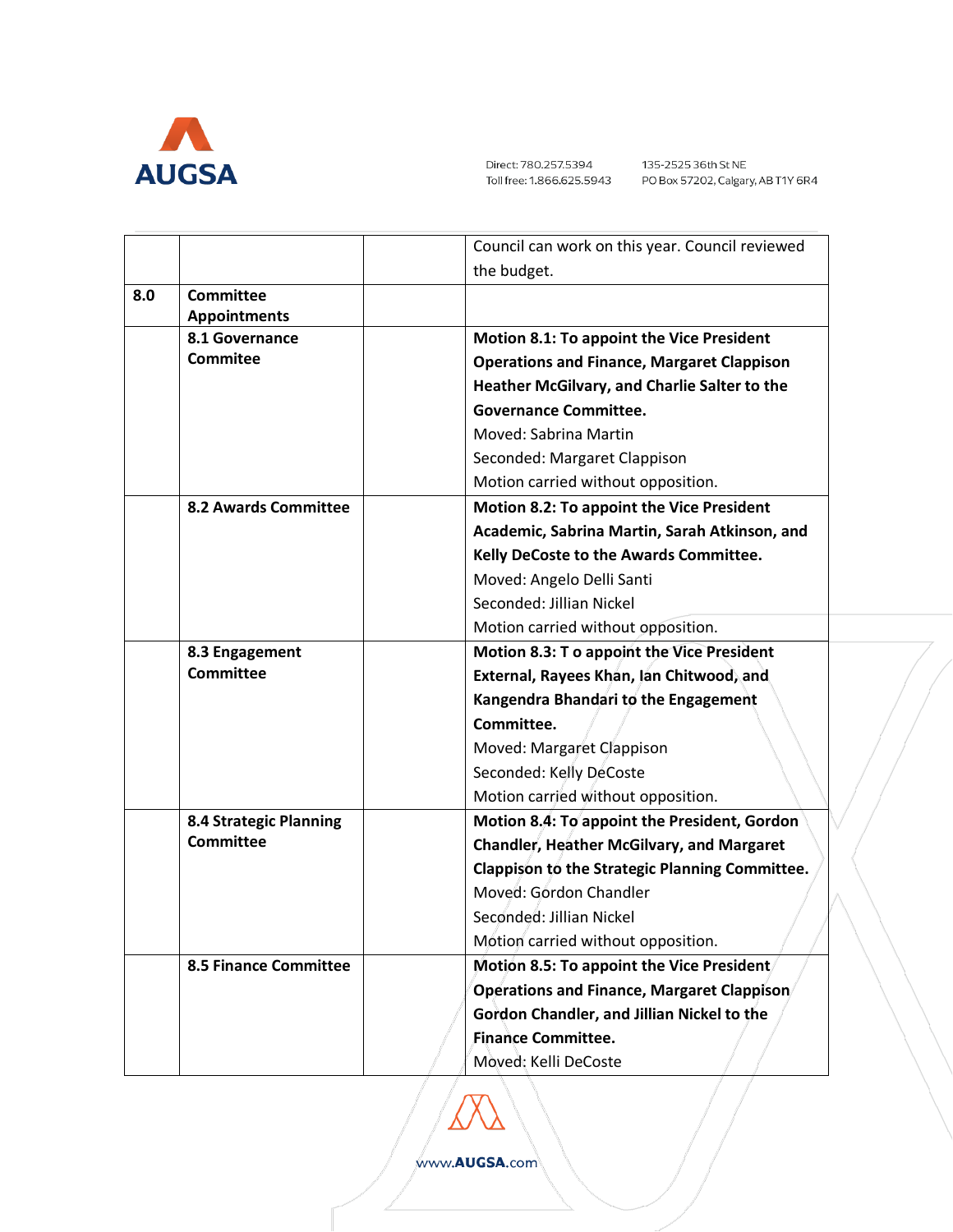

|      |                        | Seconded: Angelo Delli Santi                                                                                                                                                               |
|------|------------------------|--------------------------------------------------------------------------------------------------------------------------------------------------------------------------------------------|
|      |                        | Motion carried without opposition.                                                                                                                                                         |
|      | 8.6 Bargaining         | Motion 8.6: To appoint the Vice President                                                                                                                                                  |
|      | <b>Committee</b>       | Academic, Russell Rupok, Charlie Salter, and                                                                                                                                               |
|      |                        | Angelo Delli Santi to the Bargaining Committee.                                                                                                                                            |
|      |                        | Moved: Margaret Clappison                                                                                                                                                                  |
|      |                        | Seconded: Rayees Khan                                                                                                                                                                      |
|      |                        | Motion carried without opposition.                                                                                                                                                         |
|      | 8.7 Human Resource     | Motion 8.7: To appoint the Vice President                                                                                                                                                  |
|      | <b>Committee</b>       | <b>Operations and Finance, Kelly DeCoste,</b>                                                                                                                                              |
|      |                        | Margaret Clappison, and Angelo Delli Santi to                                                                                                                                              |
|      |                        | the Human Resource Committee.                                                                                                                                                              |
|      |                        | Moved: Heather McGilvary                                                                                                                                                                   |
|      |                        | Seconded: Charlie Salter                                                                                                                                                                   |
|      |                        | Motion carried without opposition.                                                                                                                                                         |
|      | 8.8 abGPAC Advocacy    | Motion 8.8: To appoint Jillian Nickel to the                                                                                                                                               |
|      | Representative         | abGPAC 2020-2021 advocacy representative                                                                                                                                                   |
|      |                        | position.                                                                                                                                                                                  |
|      |                        | Moved: Angelo Delli Santi                                                                                                                                                                  |
|      |                        | Seconded: Margaret Clappison                                                                                                                                                               |
|      |                        | Motion carried without opposition.                                                                                                                                                         |
| 9.0  | <b>Upcoming Events</b> | AGM will take place in June. All AUGSA members                                                                                                                                             |
|      |                        | are invited and Council members are encouraged                                                                                                                                             |
|      |                        | to spread the news.                                                                                                                                                                        |
|      |                        |                                                                                                                                                                                            |
|      |                        | The Graduate Student Research Conference is in                                                                                                                                             |
|      |                        | the fall on October 14th and 15th. Chris Edwards                                                                                                                                           |
|      |                        | encouraged everyone to mark their calendars.                                                                                                                                               |
| 10.0 | <b>Old Business</b>    |                                                                                                                                                                                            |
| 11.0 | <b>New Business</b>    |                                                                                                                                                                                            |
| 12.0 | <b>Other Business</b>  | Athabasca University Faculty Council's hold<br>positions for graduate students. While these are<br>informal appointments as an opportunity for<br>Council members to be more involved, the |